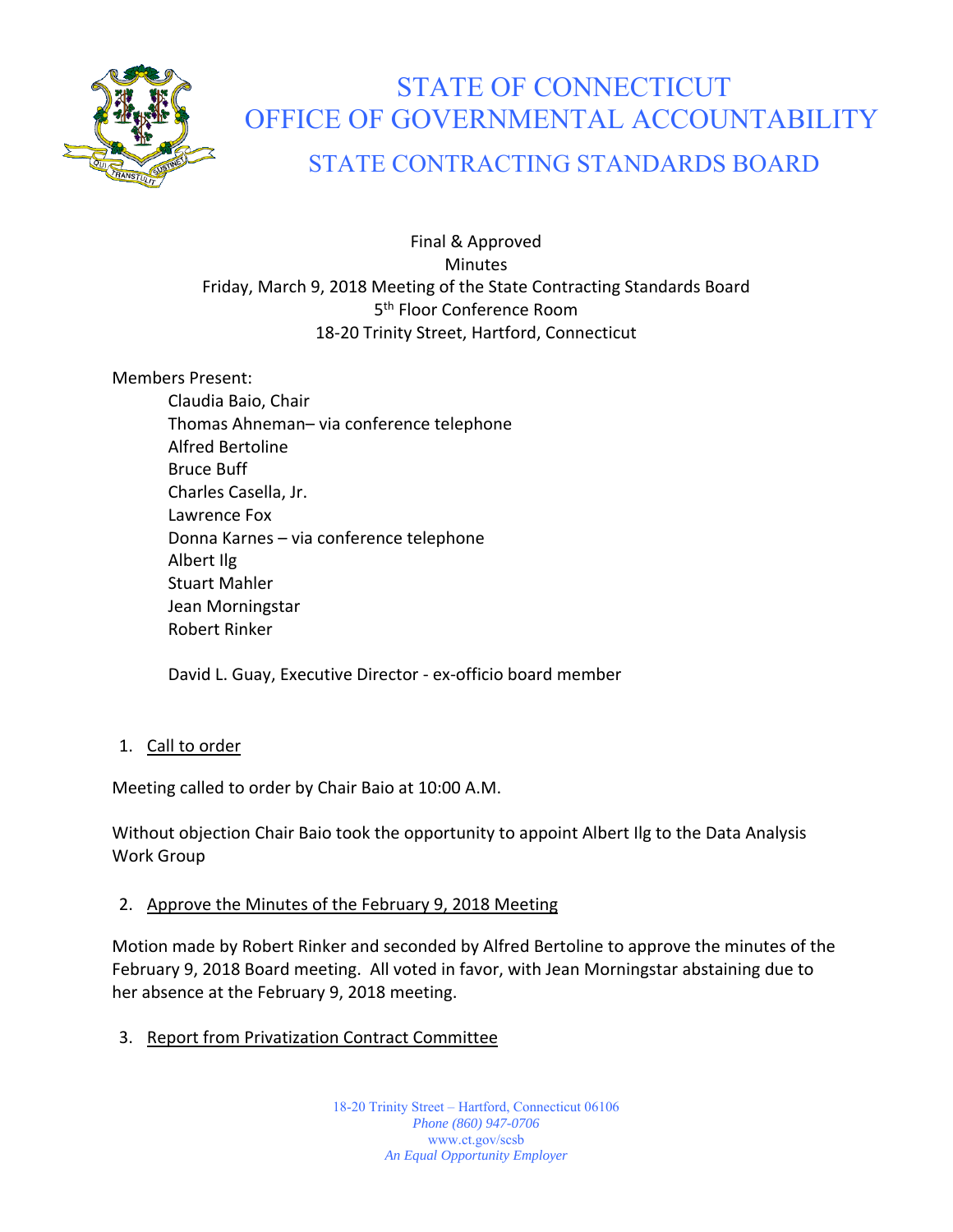Privatization Contract Committee Chair Baio informed the Board that the next meeting will be held directly after the Board's meeting. Chair Baio had hoped Robert Dakers from the Office of Policy and Management (OPM) would attend to address a few outstanding questions, but canceled at the last minute.

## 4. Report of the Contested Solicitations and Awards Subcommittee

Subcommittee Chair Robert Rinker reported that the subcommittee has no matters before it.

## 5. Work Group Reports

Thomas Ahneman joined the meeting via teleconference phone.

## a. Report from Data Analysis Work Group

Chair Alfred Bertoline reported on visits with the staff of the Majority Leader, the Speaker of the House and the Majority Leader of the House and the presentation before the Appropriations Subcommittee. An Opinion Editorial (Op‐Ed) was written and submitted to the Hartford Courant for publication. Chair Bertoline noted that the Commission on Fiscal Stability and Economic Growth report has been released. Chair Bertoline has gone through the report in detail and praised Donna Karnes for efforts, as the conclusions in the Data Analysis report appeared in the report. Chair Bertoline offered if the report is adopted the Board can play a major role. General discussion followed on the next possible study to conduct.

Chair Bertoline suggested getting a list of all contracts coming due in fiscal year 2019 sorted high to low and pick out the top one hundred and say these should go out and plan your budget on asking for a 10% reduction on the renewal or new contract and we could quantify that.

Robert Rinker raised the issue of approximately one thousand master contracts and asked in those contracts is there room for savings. Mr. Bertoline offered that is a whole separate area of study and on the list to study. Bruce Buff offered that the area of master contracts is an easy fix.

#### b. Report from Audit Work Group

Executive Director Guay offered to report for Audit Work Group Chair Thomas Ahneman. The full Board approved the current audit status for all the agencies audited. Two dates have been agreed upon to conduct interviews of the agencies; April  $10<sup>th</sup>$  and  $17<sup>th</sup>$ . Chair Ahneman has approved the letter to go out to the agencies requesting the interview.

Mr. Rinker noted that there is an outstanding issue in the triennial audits, in that the University of Connecticut claims to be exempt from the Board's jurisdiction to audit the University. Chair Ahneman agreed to take a look at the matter with the Audit Work Group.

> 18-20 Trinity Street – Hartford, Connecticut 06106 *Phone (860) 947-0706*  www.ct.gov/scsb *An Equal Opportunity Employer*